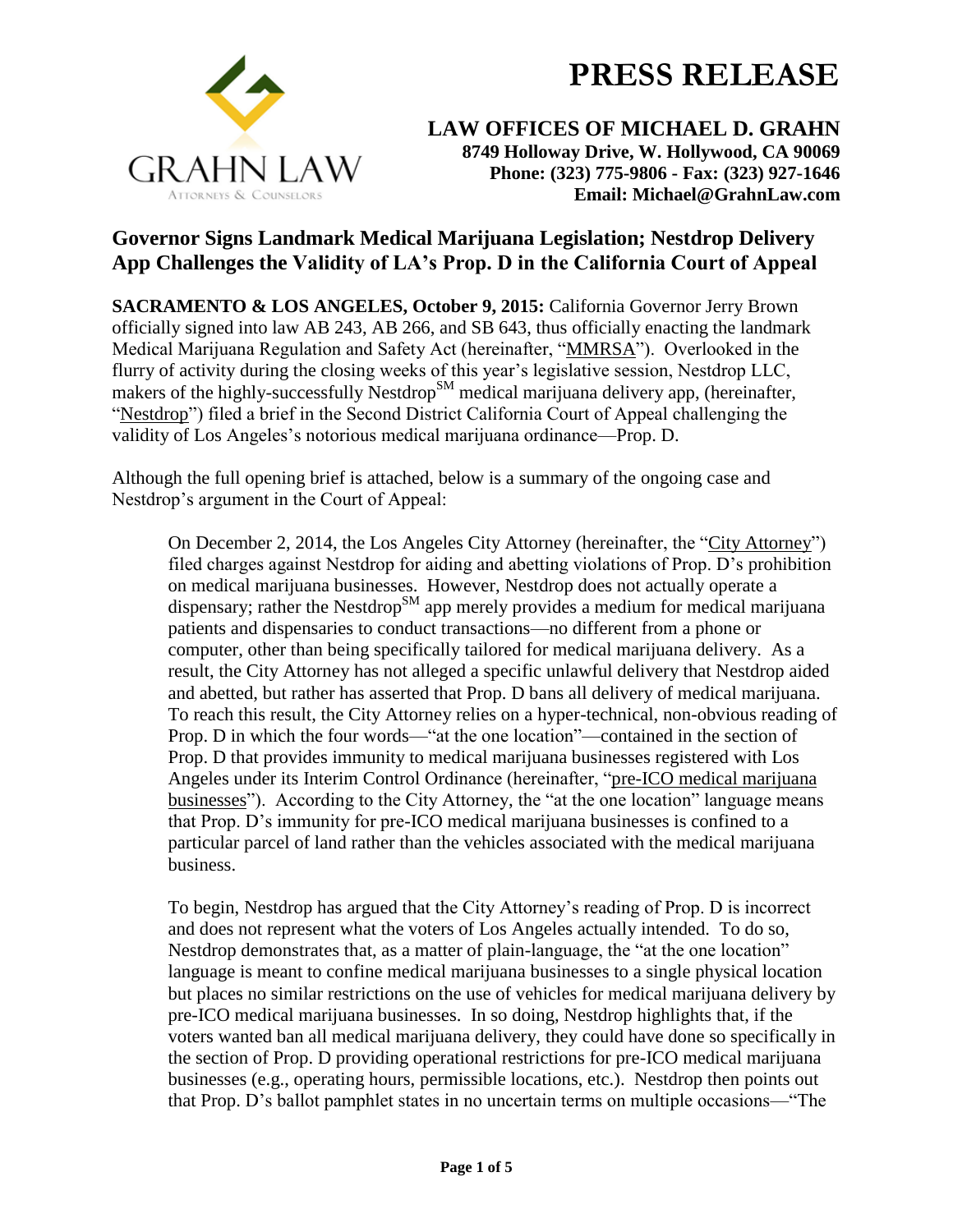measure would also exempt . . . both locations and vehicles during the time they are used to deliver medical marijuana to a qualified patient." Last, Nestdrop argues that even if the City Attorney's reading is correct as a matter of plain-language, confining Prop. D's immunity for pre-ICO medical marijuana businesses to a parcel of land is an absurd result the voters did not intend because doing so would effectively ban all medical marijuana businesses. In other words, the City Attorney's reading denies immunity for any and all pre-ICO medical marijuana business activities outside the four corners of a parcel of land and no business can effectively operate in such an isolated manner.

Perhaps more interestingly, Nestdrop is willing to assume, for the sake of argument, that the City Attorney's reading of Prop. D is actually correct because, if so, the City Attorney wins the battle but loses the war. If Prop. D's immunity is actually limited to activities on a parcel of land, Prop. D flatly prohibits "[a]ny vehicle . . . , which is used to transport, distribute, deliver, or give away marijuana to a qualified patient, a person with an identification card, or a primary caregiver" within Los Angeles. If Prop. D flatly prohibits any vehicle used to transport medical marijuana within Los Angeles, then Prop. D is preempted by the California Vehicle Code and is invalid in its entirety.

The Vehicle Code prohibits cities from enacting ordinances related to vehicle travel and activities in vehicles unless expressly authorized by the State Legislature (or statewide initiative). The Vehicle Code does not contain a provision permitting cities to ban or restrict otherwise lawful travel involving medical marijuana. Quite the opposite, the Vehicle Code contains a provision that the California Court of Appeal has interpreted as explicitly prohibiting cities from banning vending from vehicles—which includes medical marijuana delivery. This makes sense as a matter of logic and policy. Under the City Attorney's reading, Prop. D prohibits a medical marijuana business based outside of Los Angeles in full compliance with state marijuana laws and local regulations from transporting medical marijuana through Los Angeles. After all, the vehicle transporting medical marijuana through Los Angeles on behalf of a medical marijuana business based outside of Los Angeles would be a "vehicle . . . , which is used to transport, distribute, deliver, or give away marijuana to a qualified patient, a person with an identification card, or a primary caregiver" within Los Angeles.

That means medical marijuana businesses based in, for example, Orange County or San Diego County must transport medical marijuana by going around Los Angeles. However, this is not even an option for other cities in Los Angeles County which are completely surrounded by Los Angeles. For example, West Hollywood's medical marijuana ordinance explicitly permits authorized medical marijuana businesses to cultivate medical marijuana in an off-site location (i.e., outside of West Hollywood) and then have that medical marijuana dispensed from the permitted location within West Hollywood. However, under the City Attorney's reading of Prop. D, the voters of Los Angeles have prohibited conduct that the voters of West Hollywood decided to permit an absolute affront to the core principles of representative democracy.

**THE LAW OFFICES OF MICHAEL D. GRAHN 8749 Holloway Drive** | **West Hollywood, CA 90069 | Phone (323) 775-9806 | Fax (323) 927-1646 www.GrahnLaw.com**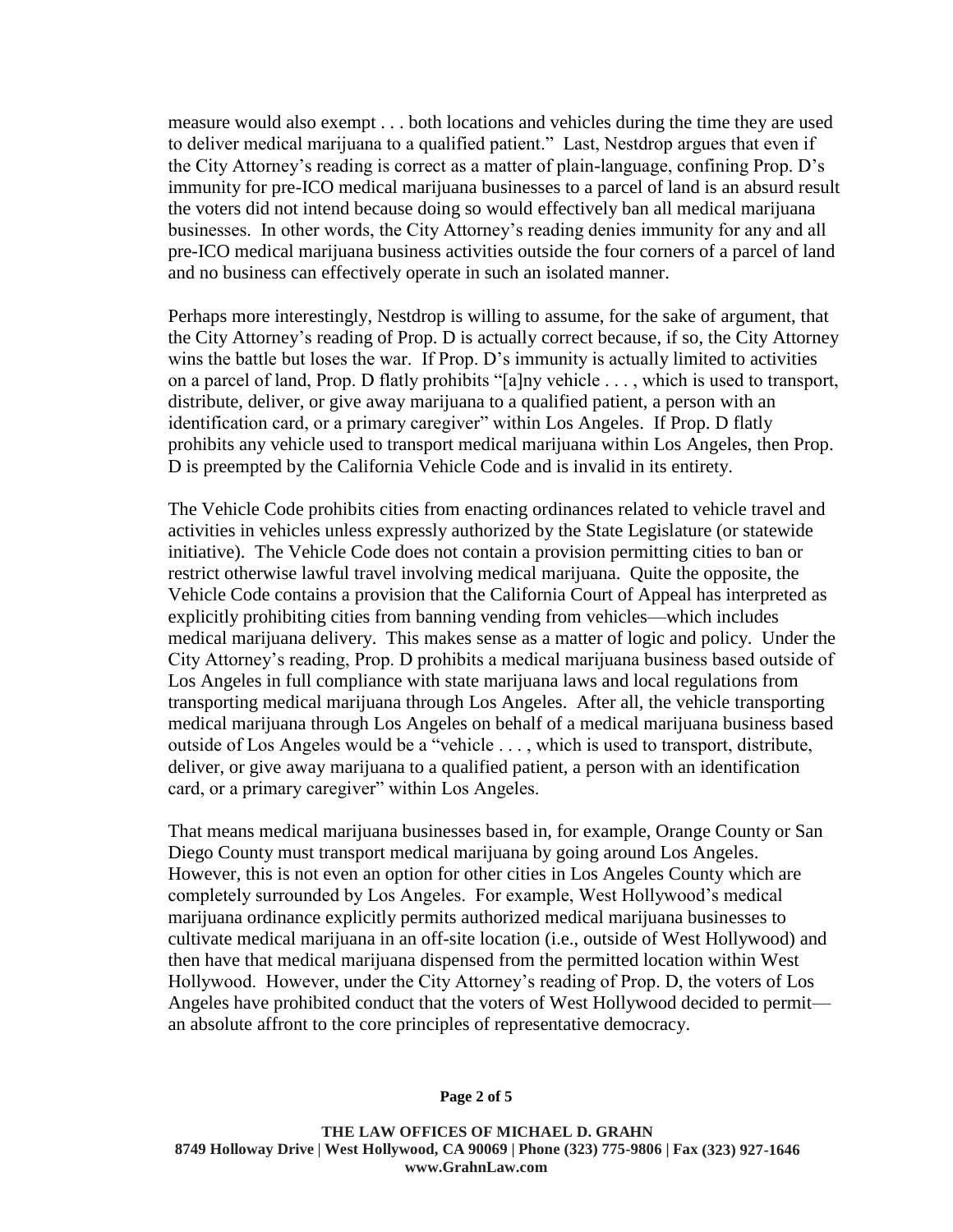Having demonstrated that, under the City Attorney's reading, the "at the one location" language in Prop. D is preempted by the Vehicle Code and thus invalid, Nestdrop has to argue what happens to the ordinance as whole as a result. Under normal circumstances, a court would just strike the invalid language and let the remainder of the ordinance continue to operate. However, Prop. D contains a provision that requires the entire ordinance to be held invalid if any portion of the section of Prop. D that provides immunity to pre-ICO medical marijuana businesses is held invalid. The "at the one location" language is within the section of Prop. D that provides immunity to pre-ICO medical marijuana businesses. Therefore, Prop. D is invalid in its entirety.

As a final note, Nestdrop anticipates the City Attorney will attempt to argue that the California Supreme Court's seminal decision in *City of Riverside v. Inland Empire Patients Health & Wellness Center* allows Los Angeles to strictly prohibit vehicles used to transport and deliver medical marijuana within Los Angeles. However, *Riverside* did not address the issue of whether the Vehicle Code can preempt a city's regulation of medical marijuana businesses. Rather, *Riverside*, addressed the question of whether California's medical marijuana laws preempt a city's "total ban on *facilities* that cultivate and distribute medical marijuana" and had nothing to say regarding a ban on *vehicles*. On that note, the ordinance in dispute in *Riverside* did not even attempt to prohibit vehicles used to transport and deliver medical marijuana.

Although MMRSA does not take effect until January 1, 2016, and its licensing program will not be fully in place until January 1, 2018, the landmark legislation unequivocally affirms Nestdrop's understanding of Prop. D.

To begin, MMRSA's provision that will become Business & Professions Code section 19340(a) only bans medical marijuana delivery where a city has "explicitly prohibit[ed]" medical marijuana delivery by ordinance. As indicated above, the Vehicle Code prevented cities from banning medical marijuana delivery until permitted by the state legislature. Once effective, MMRSA will provide cities that permission, but they must do so "explicitly". Given the City Attorney's reliance on a hyper-technical, non-obvious reading using four words ("at the one location") seemingly innocuous to the issue of delivery and the absence of a specific condition preventing pre-ICO medical marijuana businesses from delivering medical marijuana, Prop. D does not "explicitly prohibit" medical marijuana delivery as required under MMRSA. Moreover, MMRSA was merely a "twinkle in the Legislature's eye" when the Los Angeles voters enacted Prop. D. In other words, at the time Prop. D passed, the voters did not have the legal authority to ban medical marijuana delivery under the Vehicle Code, and, to quote from the California Supreme Court, courts "assume that the voters intended the measure to be valid and construe it to avoid serious doubts as to its constitutionality if that can be done without doing violence to the reasonable meaning of the language." Thus, the Los Angeles voters could not have intended to ban delivery services when enacting Prop. D because doing so at that time would have been unconstitutional.

**THE LAW OFFICES OF MICHAEL D. GRAHN 8749 Holloway Drive** | **West Hollywood, CA 90069 | Phone (323) 775-9806 | Fax (323) 927-1646 www.GrahnLaw.com**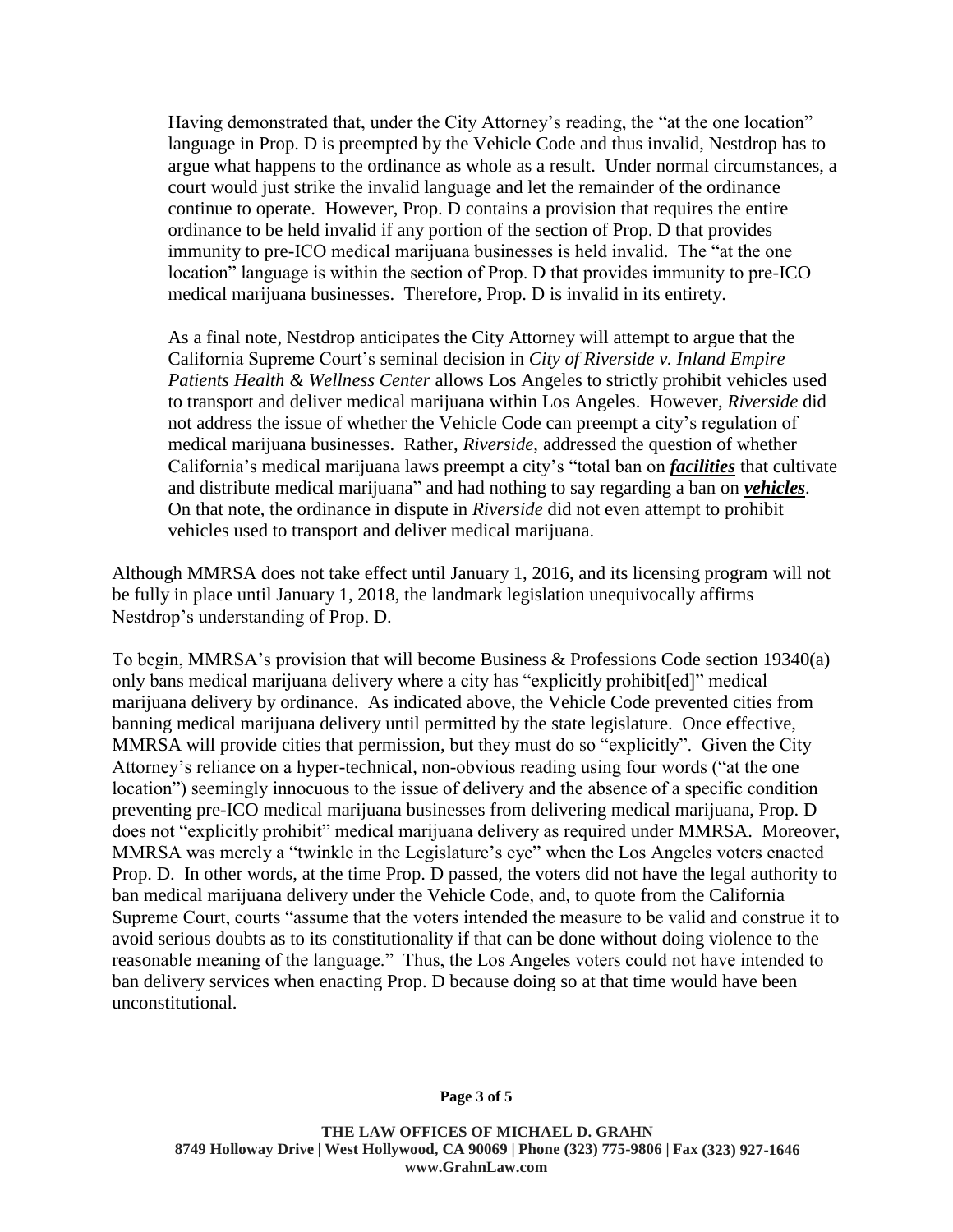Despite giving cities the permission to "explicitly prohibit" medical marijuana delivery, MMRSA provides cities no further authority to regulate California's public roads for otherwise lawful travel involving medical marijuana. To demonstrate, MMRSA's provision that will become Business & Professions Code section 19340(f), states in no uncertain terms that:

A local jurisdiction shall not prevent carriage of medical cannabis or medical cannabis products on public roads by a licensee acting in compliance with this chapter.

Business & Professions Code section 19340(f) then confirms what was already true under the Vehicle Code—a city may not ban or restrict otherwise lawful travel involving medical marijuana. Thus, by prohibiting "[a]ny vehicle or other mode of transportation . . . which is used to *transport* . . . marijuana to a qualified patient, a person with an identification card, or a primary caregiver" within Los Angeles, Prop. D is still preempted by the Vehicle Code once MMRSA takes effect.

The provisions of MMRSA designed to preserve local dispensary/cultivation bans and giving Los Angeles continued authority to enforce Prop. D cannot save Prop. D from Vehicle Code preemption. MMRSA's provision preserving local dispensary/cultivation bans states that: "Nothing in [MMRSA] shall be interpreted to supersede . . . enforcement of local zoning requirements or local ordinances . . . ." However, Nestdrop is not suggesting that MMRSA supersedes Prop. D. Rather, Nestdrop is arguing that the Vehicle Code supersedes Prop. D. Similarly, another MMRSA provision preserving local dispensary/cultivation bans states that: "Exemption from the requirements of this section does not limit or prevent a city, county, or city and county from regulating or banning the cultivation, storage, manufacture, transport, provision, or other activity by the exempt person . . . ." Again, however, Nestdrop is not suggesting that "[e]xemption from the requirements of this section" prevents a city from banning transportation of medical marijuana. Rather, again, Nestdrop is asserting that the Vehicle Code prevents a city from banning transportation of medical marijuana.

MMRSA's provision giving Los Angeles continued authority to enforce Prop. D states that: "Issuance of a state [commercial cannabis] license . . . shall in no way limit the ability of the City of Los Angeles to prosecute any person or entity for a violation of, or otherwise enforce, Proposition D . . . ." However, yet again, Nestdrop is not suggesting that a state commercial cannabis license limits Los Angeles's ability to enforce Prop. D. Rather, to repeat itself, Nestdrop is asserting that the Vehicle Code limits Los Angeles's ability to enforce Prop. D. In other words, Nestdrop's response to any argument the City Attorney could make using MMRSA is essentially—"It's the Vehicle Code, stupid."

Thanks in advance for your interest in Nestdrop's case. Nestdrop hopes that you agree that this work represents a matter of great public interest and that Nestdrop has presented some very strong and interesting arguments.

## **Page 4 of 5**

**THE LAW OFFICES OF MICHAEL D. GRAHN 8749 Holloway Drive** | **West Hollywood, CA 90069 | Phone (323) 775-9806 | Fax (323) 927-1646 www.GrahnLaw.com**